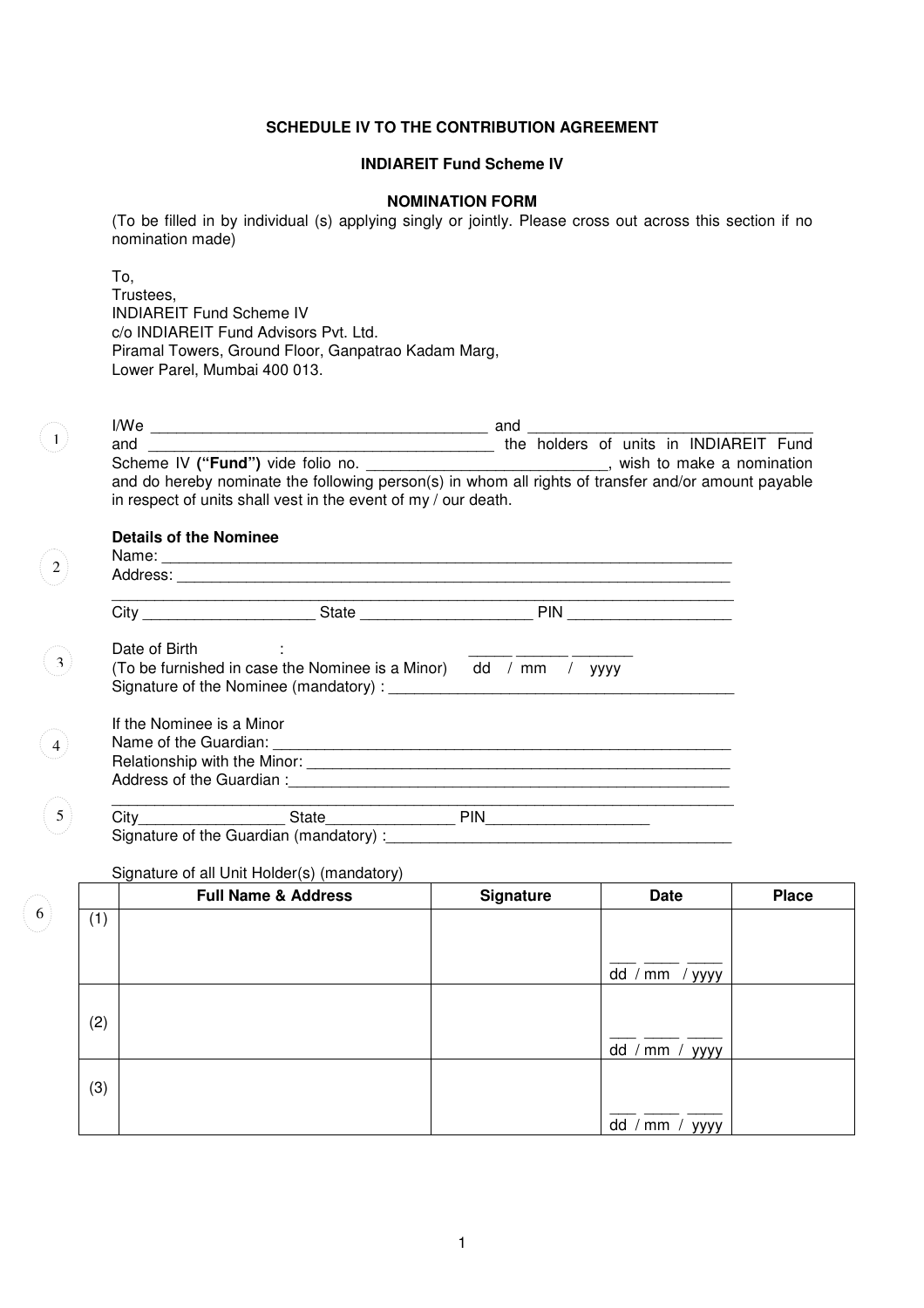## **Witnessed by : (Two Witnesses mandatory)**

|     | <b>Full Name &amp; Address</b> | <b>Signature</b> | <b>Date</b>             | <b>Place</b> |
|-----|--------------------------------|------------------|-------------------------|--------------|
| (1) |                                |                  |                         |              |
|     |                                |                  |                         |              |
|     |                                |                  | dd<br>$/$ yyyy<br>mm    |              |
|     |                                |                  |                         |              |
| (2) |                                |                  |                         |              |
|     |                                |                  | dd<br>mm<br><b>VVVV</b> |              |

## **Please read instructions on the reverse. Incomplete forms are liable to be rejected.**

### **Instructions:**

7

- 1. **Who can nominate** The Nomination can be made only by INDIVIDUALS applying / holding beneficial interest in the Trust on their own behalf. Non-individuals including society, trust, company, body corporate, partnership firm, Karta of Hindu Undivided Family, holder of Power of attorney cannot nominate. If the securities are held jointly, BOTH joint holders MUST sign the Nomination Form.
- 2. **Who can be a nominee** Nominee must be an individual and CANNOT be a trust, society, company, body corporate, partnership firm, Karta of HUF or a Power of Attorney holder. A Nonresident Indian can be a nominee on repatriable basis PROVIDED Reserve Bank of India (RBI) approval granted to such NRI nominee is attached along with this form.
- 3. **Minor as nominee** A minor can be nominated by the Contributor provided details of guardian as mentioned above MUST are provided.
- 4. **Transfer** This Nomination shall stand rescinded upon transfer / assignment of the beneficial interest. A new Nomination Form will have to be filled by the new contributor in whose name(s) the beneficial interest has been transferred / transposed / transmitted / assigned.
- 5. **Valid Discharge Transfer of the** beneficial interest in favour of a nominee and distributions (as contemplated in the Contribution Agreement) to the nominee shall be valid discharge by the Trust / Trustee / Investment Manager, against the legal heir of the Contributor.
- 6. **Rejection** An incomplete nomination form, not setting out required particulars and / or not accompanied with required documents shall be rejected by the Investment Manager. In such an event, no nominee of such Contributor shall be recognized by the Trust, unless a fresh valid nomination is made.
- 7. **Change of Nomination** The Contributor(s) can override (delete or change) an earlier nomination by executing a fresh Nomination Form and submitting the same to the Investment Advisor. In such an event, the earlier nomination will AUTOMATICALLY stand cancelled.
- 8. **Registration** Upon satisfactory completion of nomination formalities, the nomination shall be taken on record by the Investment Advisor and duly noted into the Register of Contributors.
- 9. **Accruals and Acquisitions** Once a nomination is registered by the Investment Advisor with respect to the beneficial interest of the Contributor, the same is valid for all future accruals and acquisitions made by the Contributor unless notified to the contrary by the Contributor. The accruals could be in the form of Distributions and other entitlements under this Agreement.

2